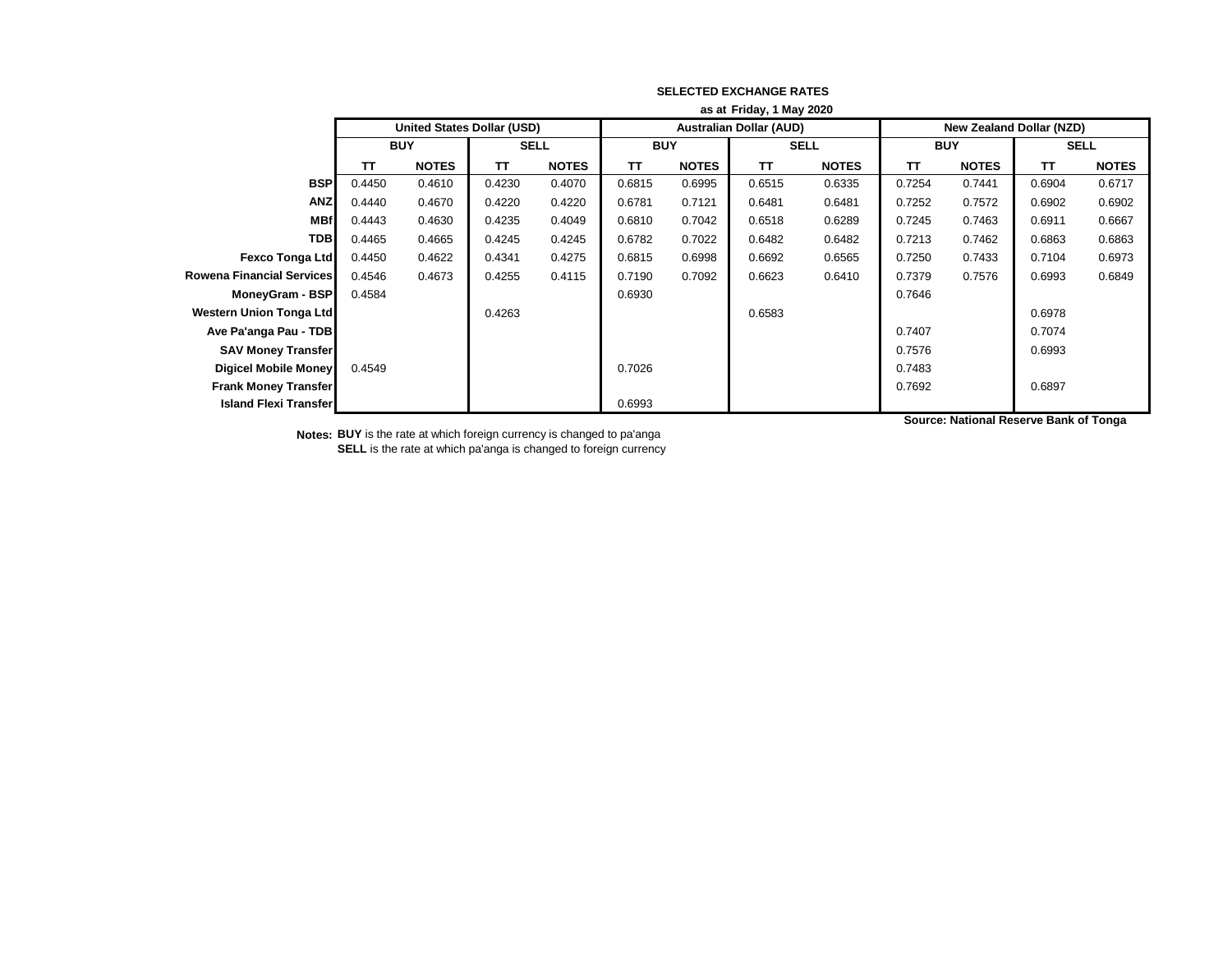|                                  | as at Friday, 8 May 2020 |                                   |             |              |            |              |                                |              |                                 |              |           |              |  |
|----------------------------------|--------------------------|-----------------------------------|-------------|--------------|------------|--------------|--------------------------------|--------------|---------------------------------|--------------|-----------|--------------|--|
|                                  |                          | <b>United States Dollar (USD)</b> |             |              |            |              | <b>Australian Dollar (AUD)</b> |              | <b>New Zealand Dollar (NZD)</b> |              |           |              |  |
|                                  | <b>BUY</b>               |                                   | <b>SELL</b> |              | <b>BUY</b> |              | <b>SELL</b>                    |              | <b>BUY</b>                      |              |           | <b>SELL</b>  |  |
|                                  | TΤ                       | <b>NOTES</b>                      | TΤ          | <b>NOTES</b> | TΤ         | <b>NOTES</b> | TΤ                             | <b>NOTES</b> | TT.                             | <b>NOTES</b> | <b>TT</b> | <b>NOTES</b> |  |
| <b>BSP</b>                       | 0.4432                   | 0.4592                            | 0.4212      | 0.4052       | 0.6803     | 0.6983       | 0.6503                         | 0.6323       | 0.7274                          | 0.7461       | 0.6924    | 0.6737       |  |
| <b>ANZ</b>                       | 0.4422                   | 0.4652                            | 0.4202      | 0.4202       | 0.6783     | 0.7123       | 0.6483                         | 0.6483       | 0.7284                          | 0.7604       | 0.6934    | 0.6934       |  |
| <b>MBf</b>                       | 0.4425                   | 0.4608                            | 0.4217      | 0.4032       | 0.6798     | 0.7042       | 0.6507                         | 0.6289       | 0.7265                          | 0.7519       | 0.6931    | 0.6711       |  |
| <b>TDB</b>                       | 0.4447                   | 0.4647                            | 0.4227      | 0.4227       | 0.6785     | 0.7025       | 0.6485                         | 0.6485       | 0.7251                          | 0.7500       | 0.6901    | 0.6901       |  |
| Fexco Tonga Ltd                  | 0.4432                   | 0.4603                            | 0.4324      | 0.4257       | 0.6800     | 0.6986       | 0.6644                         | 0.6553       | 0.7270                          | 0.7454       | 0.7095    | 0.6993       |  |
| <b>Rowena Financial Services</b> | 0.4546                   | 0.4651                            | 0.4255      | 0.4082       | 0.7190     | 0.7143       | 0.6579                         | 0.6410       | 0.7379                          | 0.7634       | 0.7042    | 0.6849       |  |
| <b>MoneyGram - BSP</b>           | 0.4555                   |                                   |             |              | 0.7023     |              |                                |              | 0.7686                          |              |           |              |  |
| <b>Western Union Tonga Ltd</b>   |                          |                                   | 0.4250      |              |            |              | 0.6565                         |              |                                 |              | 0.6982    |              |  |
| Ave Pa'anga Pau - TDB            |                          |                                   |             |              |            |              |                                |              | 0.7449                          |              | 0.7113    |              |  |
| <b>SAV Money Transfer</b>        |                          |                                   |             |              |            |              |                                |              | 0.7576                          |              | 0.6993    |              |  |
| <b>Frank Money Transfer</b>      |                          |                                   |             |              |            |              |                                |              | 0.7692                          |              | 0.6897    |              |  |
| <b>Island Flexi Transfer</b>     |                          |                                   |             |              | 0.6993     |              |                                |              |                                 |              |           |              |  |

**Source: National Reserve Bank of Tonga**

**Notes: BUY** is the rate at which foreign currency is changed to pa'anga **SELL** is the rate at which pa'anga is changed to foreign currency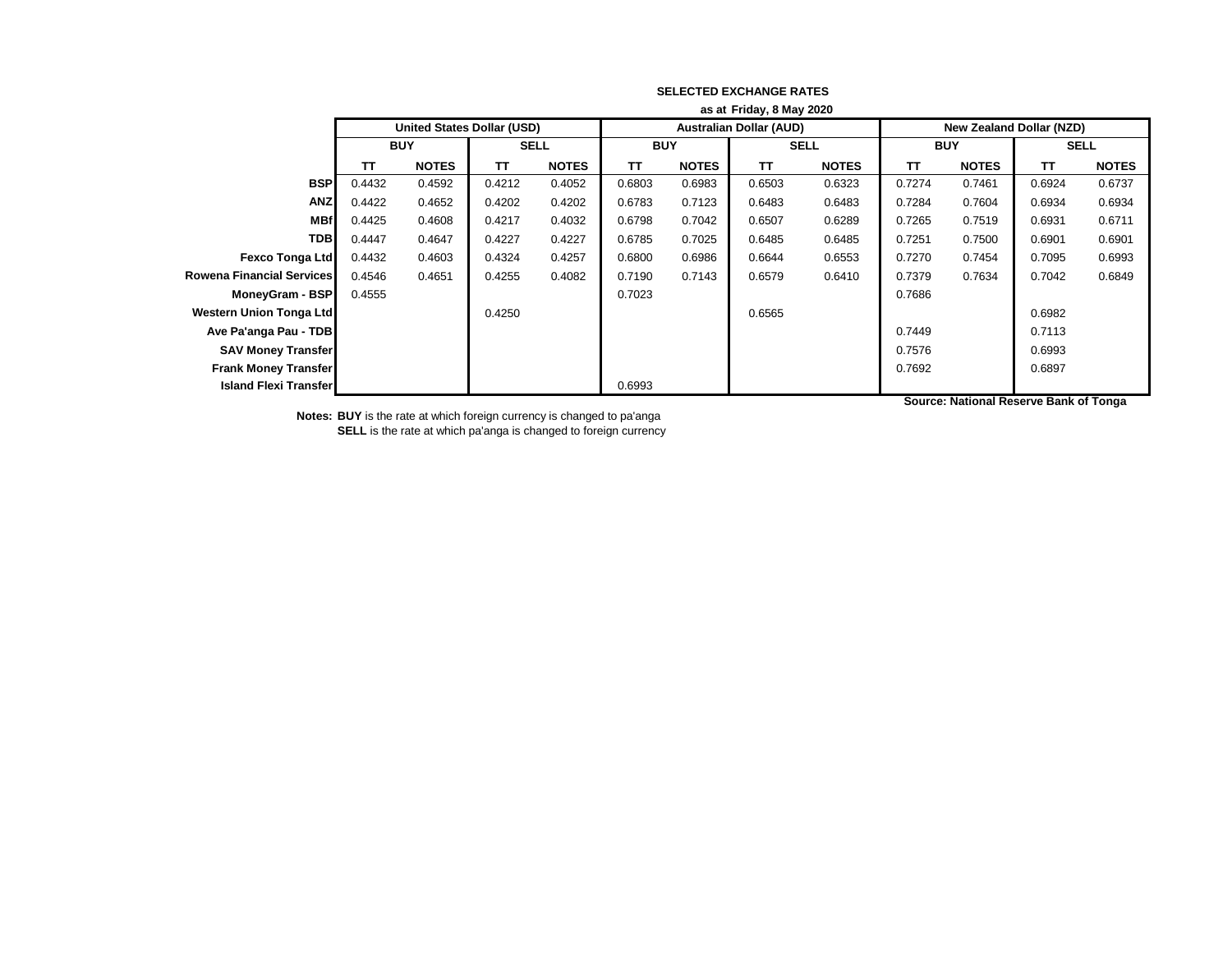|                                  | as at Friday, 15 May 2020 |                                   |             |              |            |              |                                |              |                                 |              |             |              |
|----------------------------------|---------------------------|-----------------------------------|-------------|--------------|------------|--------------|--------------------------------|--------------|---------------------------------|--------------|-------------|--------------|
|                                  |                           | <b>United States Dollar (USD)</b> |             |              |            |              | <b>Australian Dollar (AUD)</b> |              | <b>New Zealand Dollar (NZD)</b> |              |             |              |
|                                  | <b>BUY</b>                |                                   | <b>SELL</b> |              | <b>BUY</b> |              | <b>SELL</b>                    |              | <b>BUY</b>                      |              | <b>SELL</b> |              |
|                                  | TΤ                        | <b>NOTES</b>                      | TΤ          | <b>NOTES</b> | TT         | <b>NOTES</b> | TT.                            | <b>NOTES</b> | TT.                             | <b>NOTES</b> | <b>TT</b>   | <b>NOTES</b> |
| <b>BSP</b>                       | 0.4425                    | 0.4585                            | 0.4205      | 0.4045       | 0.6819     | 0.6999       | 0.6519                         | 0.6339       | 0.7355                          | 0.7542       | 0.7005      | 0.6818       |
| <b>ANZ</b>                       | 0.4415                    | 0.4645                            | 0.4195      | 0.4195       | 0.6802     | 0.7142       | 0.6502                         | 0.6502       | 0.7373                          | 0.7693       | 0.7023      | 0.7023       |
| <b>MBf</b>                       | 0.4418                    | 0.4608                            | 0.4210      | 0.4032       | 0.6814     | 0.7042       | 0.6522                         | 0.6289       | 0.7346                          | 0.7576       | 0.7012      | 0.6803       |
| <b>TDB</b>                       | 0.4440                    | 0.4640                            | 0.4220      | 0.4220       | 0.6800     | 0.7040       | 0.6500                         | 0.6500       | 0.7334                          | 0.7583       | 0.6984      | 0.6984       |
| <b>Fexco Tonga Ltd</b>           | 0.4425                    | 0.4595                            | 0.4317      | 0.4250       | 0.6820     | 0.7002       | 0.6684                         | 0.6569       | 0.7350                          | 0.7539       | 0.7192      | 0.7072       |
| <b>Rowena Financial Services</b> | 0.4546                    | 0.4651                            | 0.4237      | 0.4082       | 0.7190     | 0.7143       | 0.6623                         | 0.6410       | 0.7379                          | 0.7692       | 0.7092      | 0.6897       |
| <b>MoneyGram - BSP</b>           | 0.4560                    |                                   |             |              | 0.7015     |              |                                |              | 0.7770                          |              |             |              |
| <b>Western Union Tonga Ltd</b>   |                           |                                   | 0.4228      |              |            |              | 0.6573                         |              |                                 |              | 0.7057      |              |
| Ave Pa'anga Pau - TDB            |                           |                                   |             |              |            |              |                                |              | 0.7534                          |              | 0.7195      |              |
| <b>SAV Money Transfer</b>        |                           |                                   |             |              |            |              |                                |              | 0.7576                          |              | 0.6993      |              |
| <b>Frank Money Transfer</b>      |                           |                                   |             |              |            |              |                                |              | 0.7692                          |              | 0.6993      |              |
| <b>Island Flexi Transfer</b>     |                           |                                   |             |              | 0.7042     |              |                                |              |                                 |              |             |              |

**Source: National Reserve Bank of Tonga**

**Notes: BUY** is the rate at which foreign currency is changed to pa'anga **SELL** is the rate at which pa'anga is changed to foreign currency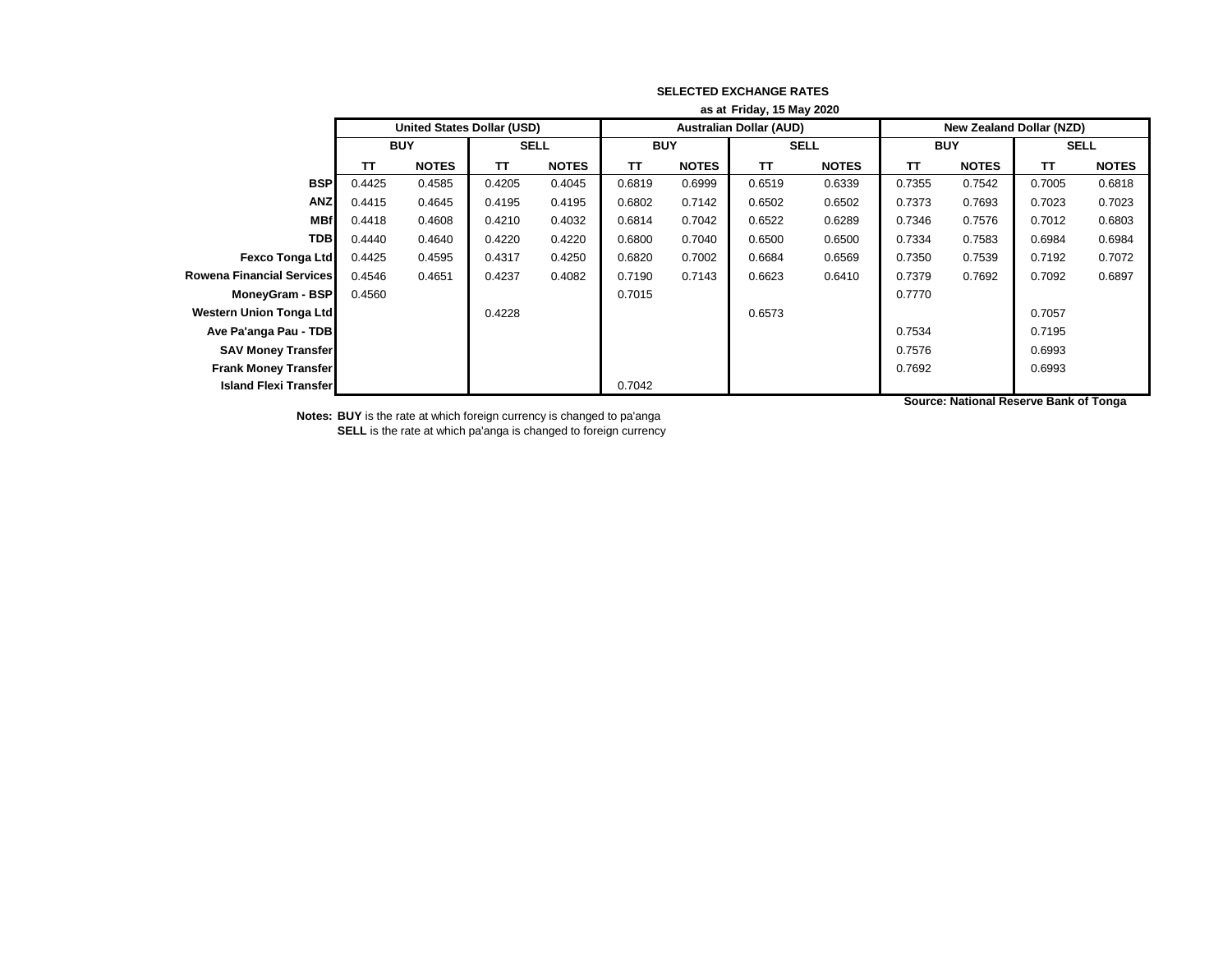|                                  | as at Friday, 22 May 2020 |                                   |             |              |            |              |                                |              |                                 |              |             |              |  |
|----------------------------------|---------------------------|-----------------------------------|-------------|--------------|------------|--------------|--------------------------------|--------------|---------------------------------|--------------|-------------|--------------|--|
|                                  |                           | <b>United States Dollar (USD)</b> |             |              |            |              | <b>Australian Dollar (AUD)</b> |              | <b>New Zealand Dollar (NZD)</b> |              |             |              |  |
|                                  | <b>BUY</b>                |                                   | <b>SELL</b> |              | <b>BUY</b> |              | <b>SELL</b>                    |              | <b>BUY</b>                      |              | <b>SELL</b> |              |  |
|                                  | TΤ                        | <b>NOTES</b>                      | TΤ          | <b>NOTES</b> | TT         | <b>NOTES</b> | <b>TT</b>                      | <b>NOTES</b> | TT.                             | <b>NOTES</b> | <b>TT</b>   | <b>NOTES</b> |  |
| <b>BSP</b>                       | 0.4454                    | 0.4614                            | 0.4234      | 0.4074       | 0.6762     | 0.6942       | 0.6462                         | 0.6282       | 0.7268                          | 0.7455       | 0.6918      | 0.6731       |  |
| <b>ANZ</b>                       | 0.4444                    | 0.4674                            | 0.4224      | 0.4224       | 0.6733     | 0.7073       | 0.6433                         | 0.6433       | 0.7268                          | 0.7588       | 0.6918      | 0.6918       |  |
| <b>MBf</b>                       | 0.4447                    | 0.4630                            | 0.4239      | 0.4049       | 0.6757     | 0.6993       | 0.6466                         | 0.6250       | 0.7258                          | 0.7519       | 0.6925      | 0.6711       |  |
| <b>TDB</b>                       | 0.4469                    | 0.4669                            | 0.4249      | 0.4249       | 0.6728     | 0.6968       | 0.6428                         | 0.6428       | 0.7232                          | 0.7481       | 0.6882      | 0.6882       |  |
| <b>Fexco Tonga Ltd</b>           | 0.4454                    | 0.4626                            | 0.4345      | 0.4279       | 0.6763     | 0.6943       | 0.6615                         | 0.6513       | 0.7267                          | 0.7448       | 0.7091      | 0.6987       |  |
| <b>Rowena Financial Services</b> | 0.4546                    | 0.4115                            | 0.4274      | 0.4115       | 0.7190     | 0.6369       | 0.6536                         | 0.6369       | 0.7379                          | 0.6803       | 0.6993      | 0.6803       |  |
| MoneyGram - BSP                  | 0.4600                    |                                   |             |              | 0.6943     |              |                                |              | 0.7678                          |              |             |              |  |
| <b>Western Union Tonga Ltd</b>   |                           |                                   | 0.4279      |              |            |              | 0.6552                         |              |                                 |              | 0.7006      |              |  |
| <b>KlickEx Trading Ltd</b>       |                           |                                   |             |              |            |              | 0.6580                         |              |                                 |              | 0.7060      |              |  |
| Ave Pa'anga Pau - TDB            |                           |                                   |             |              |            |              |                                |              | 0.7427                          |              | 0.7093      |              |  |
| <b>SAV Money Transfer</b>        |                           |                                   |             |              |            |              |                                |              | 0.7576                          |              | 0.6993      |              |  |
| <b>Digicel Mobile Money</b>      |                           |                                   |             |              | 0.7064     |              |                                |              | 0.7952                          |              |             |              |  |
| <b>Frank Money Transfer</b>      |                           |                                   |             |              |            |              |                                |              | 0.7692                          |              | 0.6993      |              |  |
| <b>Island Flexi Transfer</b>     |                           |                                   |             |              | 0.6944     |              |                                |              |                                 |              |             |              |  |

**Notes: BUY** is the rate at which foreign currency is changed to pa'anga **SELL** is the rate at which pa'anga is changed to foreign currency **Source: National Reserve Bank of Tonga**